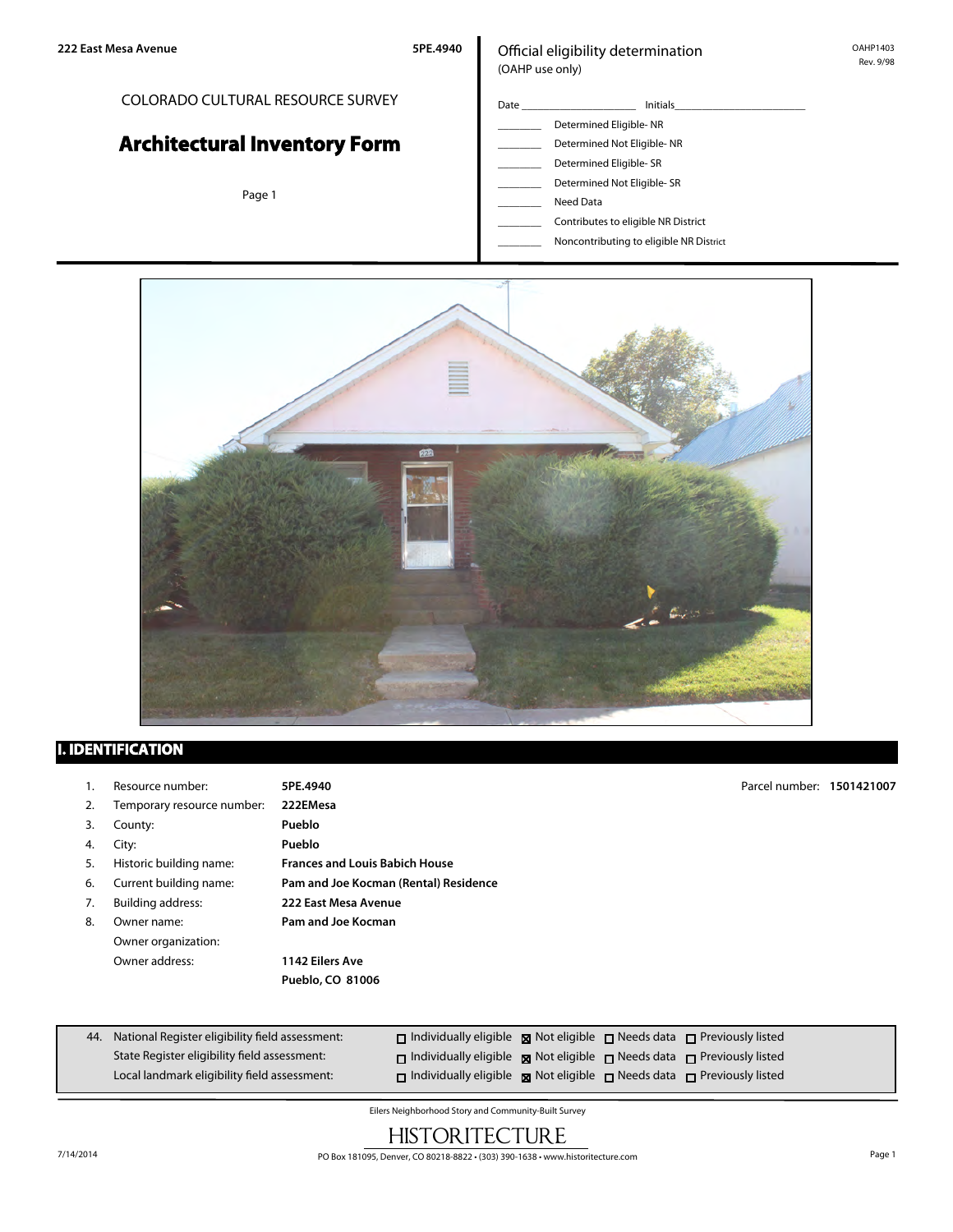### **II. GEOGRAPHIC INFORMATION**

- 9. P.M.: **6th** Township: **21S** Range: **65W NE** 1/4 **SW** 1/4 **SE** 1/4 **SE** 1/4 of section **1**
- 10. UTM Reference Zone: **13** Easting: **534246** Northing: **4232959**
- 11. USGS quad name: **Southeast Pueblo** Scale: **7.5** Year: **1994**
- 12. Lot(s): **Lots 12 and 13, Block 3** Addition: **City Hall Place, Second Filing** Year of addition: **1889**
- 13. Boundary description and justification: **The boundary, as described above, contains but does not exceed the land historically associated with the property.**

□ Metes and bounds exist

### **III. ARCHITECTURAL DESCRIPTION**

- 14. Building Plan (footprint, shape): **Rectangular Plan** Other building plan descriptions:
- 15. Dimensions in feet: **858 square feet**
- 16: Number of stories: **One**
- 17: Primary external wall material(s): **Brick**

Other wall materials:

- 18: Roof configuration: **Gabled Roof/Front Gabled Roof** Other roof configuration:
- 19: Primary external roof material: **Asphalt Roof/Composition Roof** Other roof materials:
- 20: Special features: **Chimney Porch Window/Glass Block**
- 21: General architectural description:

**Oriented to the north, this one-story Bungalow features a rectangular plan. The red brick home has white wooden trim. The window sills are blonde brick. The front-gabled roof has overhanging eaves and is covered in asphalt composition shingles. There is a tall chimney, with a lightning rod, near the center of the roof.**

**The primary entry is centered on the façade underneath a front-gabled porch. The inside door is board and batten, lightly stained, with a rectangular leaded fixed pane in its upper portion. The aluminum storm door features a combination opening in the top two-thirds. The porch is reached via four concrete steps. There are two additional concrete steps at the bottom of the walk extending from the front stairs. The porch gable face is painted pink stucco and features a rectangular, vertically oriented, white, centered, wooden vent. The house number, "222," hangs**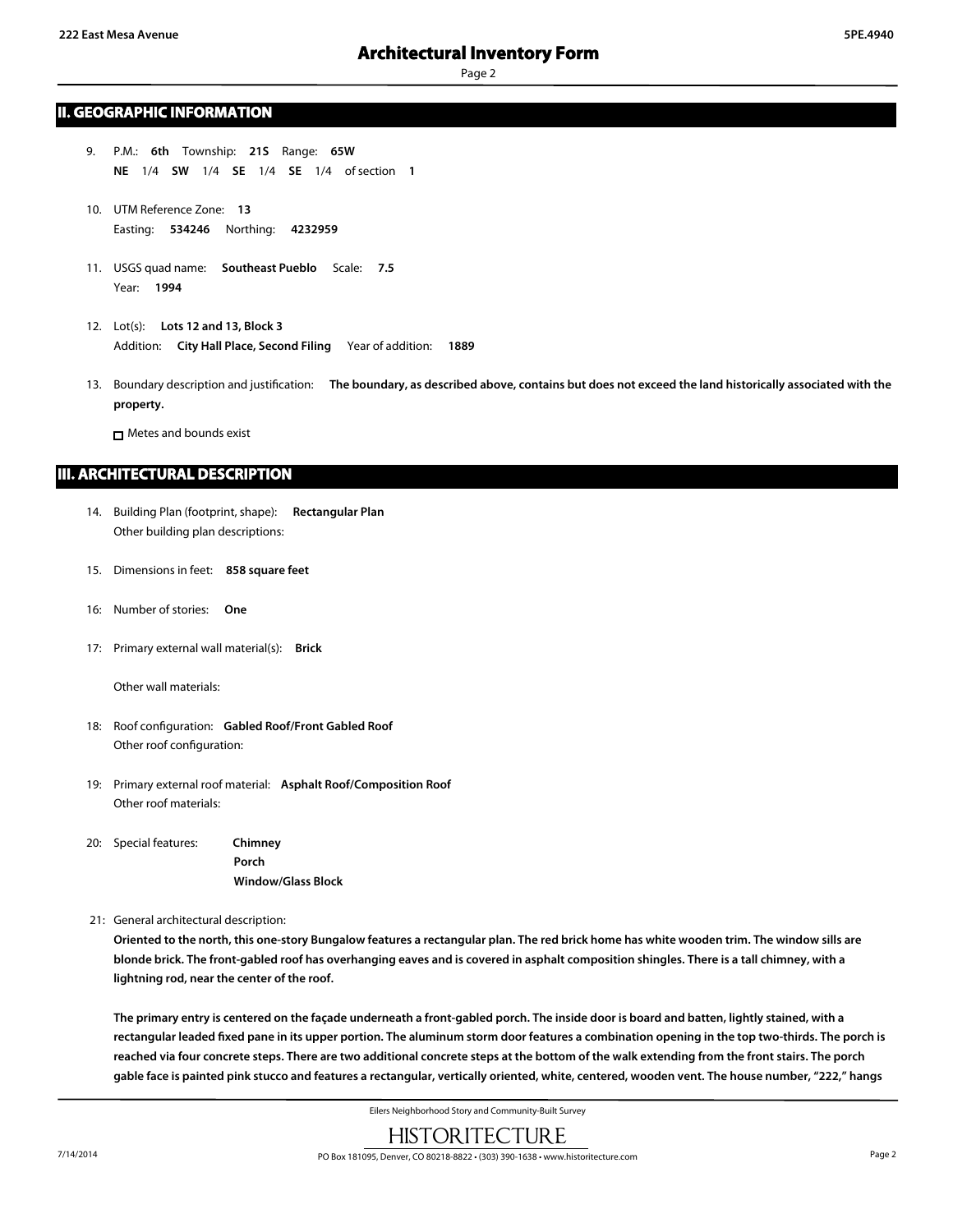**on a small plaque affixed to the underside of the porch cornice. Two large juniper bushes flanking the front stairs obscure most of the other façade details. The porch supports are brick with wooden capitals. Windows flank the front door. There are white metal drainpipes, running from the gutters toward the foundation, at the northeast and northwest corners of the façade.**

**The east elevation has three basement-level window openings. Evenly placed along the foundation, each is rectangular, vertically oriented, and** in-filled with glass block. The center window has a rectangular metal vent near its top. Immediately above the glass block windows, there is a five**course decorative brickwork band. This side of the house has three window openings. Near the northeast corner of the house, there is a large, rectangular, vertically oriented, four-light, double-hung window. South of this opening is a two-window unit comprised of similar, although slightly narrower, windows. Near the southeast corner of the home, the third window is slightly smaller but otherwise matches the other two on this elevation. Another, simpler, two-course brick band runs along this side of home, even with the window sills for the front two windows.**

**The west elevation has two basement-level windows. Like those on the east side of the house, these openings are in-filled with glass block. The air conditioning unit is centered between these two lower openings. This side of the house also features the same decorative brickwork bands as its opposite side. On the main level of the house, there are two window openings. Both windows are rectangular, vertically oriented, double-hung, four-lite openings. The one nearer the front/ north of this elevation is slightly larger.**

**The south (rear) elevation of the home has a centered secondary entry. The interior back door is difficult to see from the public right-of-way, but may be a paneled white wooden door. The aluminum storm door has a combination opening and is covered with black metal security bars. Large brackets support the front-gabled roof, with satellite dish attached, over the rear stoop. Three concrete steps lead up to the small rear stoop with white metal railings. A larger, horizontally oriented, glass block, basement-level window appears nearly centered on the west side of the home's rear elevation. This side of the house features the same decorative brickwork bands as the east and west elevations. Rectangular, vertically oriented, four-lite, double-hung windows flank the rear door. A utility meter appears between the back door and the southwest window opening. There is a rectangular, vertically oriented, two-over-two, fixed pane window centered in the rear gable face. Above this opening, in the gable peak, there is a rectangular, white, wooden vent. White metal drainpipes appear at the southeast and southwest corners of the house.**

22. Architectural style:

Other architectural style: Building type: **Bungalow**

#### 23. Landscape or special setting features:

**The corner property at 222 East Mesa Avenue contains a concrete sidewalk on both streets and a well-manicured grass tree lawn. The front yard has some large trimmed evergreen shrubs to screen the front porch. The front yard is also slightly elevated, sloping toward the front façade and has two concrete steps in a walkway that leads from the sidewalk to the front door. The side yard along Berwind Avenue has manicured grass lawn and a chain link fence toward the rear of the property that has shrubs behind it. A concrete walkway leads around the house. The rear yard is all grass lawn and one tree, with a paved walkway leading from the back door to the rear of the lot.**

#### 24. Associated building, features or objects:

#### **Incinerator**

**This rectangular, brick accessory structure is located near the southeast corner of the property, along the alley. The metal door, near its foundation, faces east.**

#### **Shed/Former Outhouse**

**This rectangular, flat-roofed, brick accessory building is located near the southwest corner of the lot, along the alley. The north-facing door is white wood. There are ventilation holes along the roofline on the east side.**

### **IV. ARCHITECTURAL HISTORY**

25. Date of Construction: **1950** Source of Information:

Actual **x** Estimate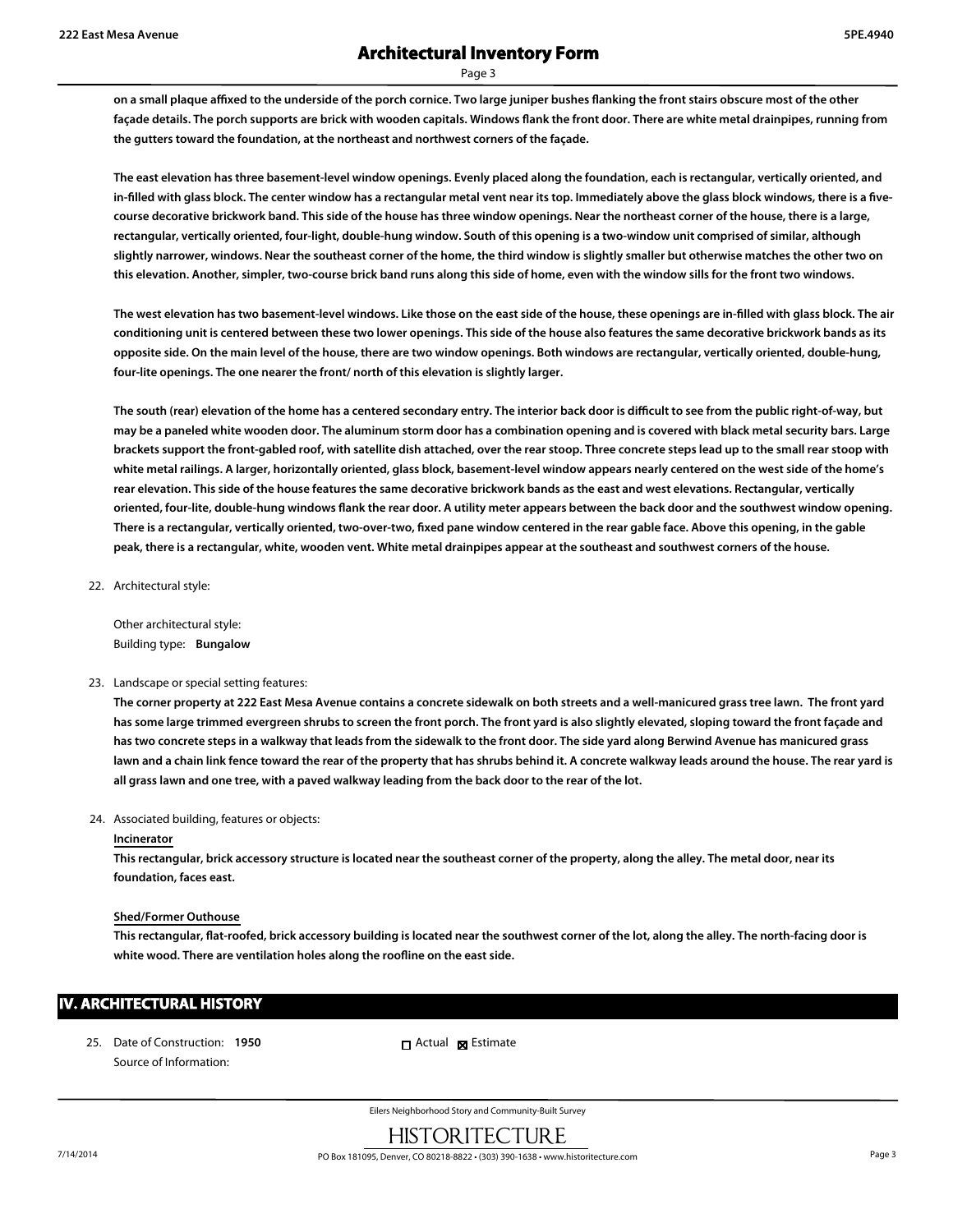- 26. Architect: **Unknown** Source of Information:
- 27. Builder: **Unknown** Source of Information:
- 28. Original Owner: **Unknown** Source of Information:
- 29. Construction history:

**According to Pam Kocman (current owner), in a phone interview April 8, 2014, there were originally two houses on the site. 'Mexican Joe' lived in the small house out back. A Plese family member (maybe Anton) lived there. Annette Sabo also once lived on the site. Both houses were torn down in 1950 by Frances Babich, who built a big new one. It is unknown why a Bungalow type home was constructed in 1950.**

30. Location: **Original Location** Date of move(s):

## **V. HISTORICAL ASSOCIATIONS**

- 31. Original use(s): **Domestic/Single Dwelling**
- 32. Intermediate uses(s): **Domestic/Single Dwelling**
- 33. Current uses(s): **Domestic/Single Dwelling**
- 34. Site type(s): **Single-family domestic residence**
- 35. Historical background:

**This house was built in 1950 according to the Pueblo County assessor although it is constructed like a traditional 1920s brick Bungalow. Polk directories list a Victor Montoya, steelworker, in 1932 and a Requeldita Blackwood, widower to Marcelino, residing here in 1929. Sandborn Fire Insurance maps show a smaller one-and-one-half story frame residence with a one story rear addition, large freestanding "oven," and two outhouses in 1905.**

**According to an interview with Pam Kocman, the current owner, this lot once had two houses and "Mexican Joe" lived in the rear smaller house and someone with a surname Plese (a common surname in the neighborhood and Anton Plese lived at 212 East Mesa Avenue) lived in the front house. Those houses were torn down by Frances Babich who built the current, larger house in 1950.**

**In 1957 the house was occupied by Louis and Frances Babich. Louis was employed as a steelworker at CF& I in 1957, and it appears he passed away around 1981. Current owners Joe and Pam Kocman bought the property in 2001.**

36. Sources of information:

**Kocman, Pam. Personal Interview. 8 April 2014. Pueblo City Directory. Pueblo, Co.; Salt Lake City; Kansas City, Mo.; and others: R.L. Polk & Co., consulted 1929, 1932, 1957. Pueblo County Assessor (online).**

### **VI. SIGNIFICANCE**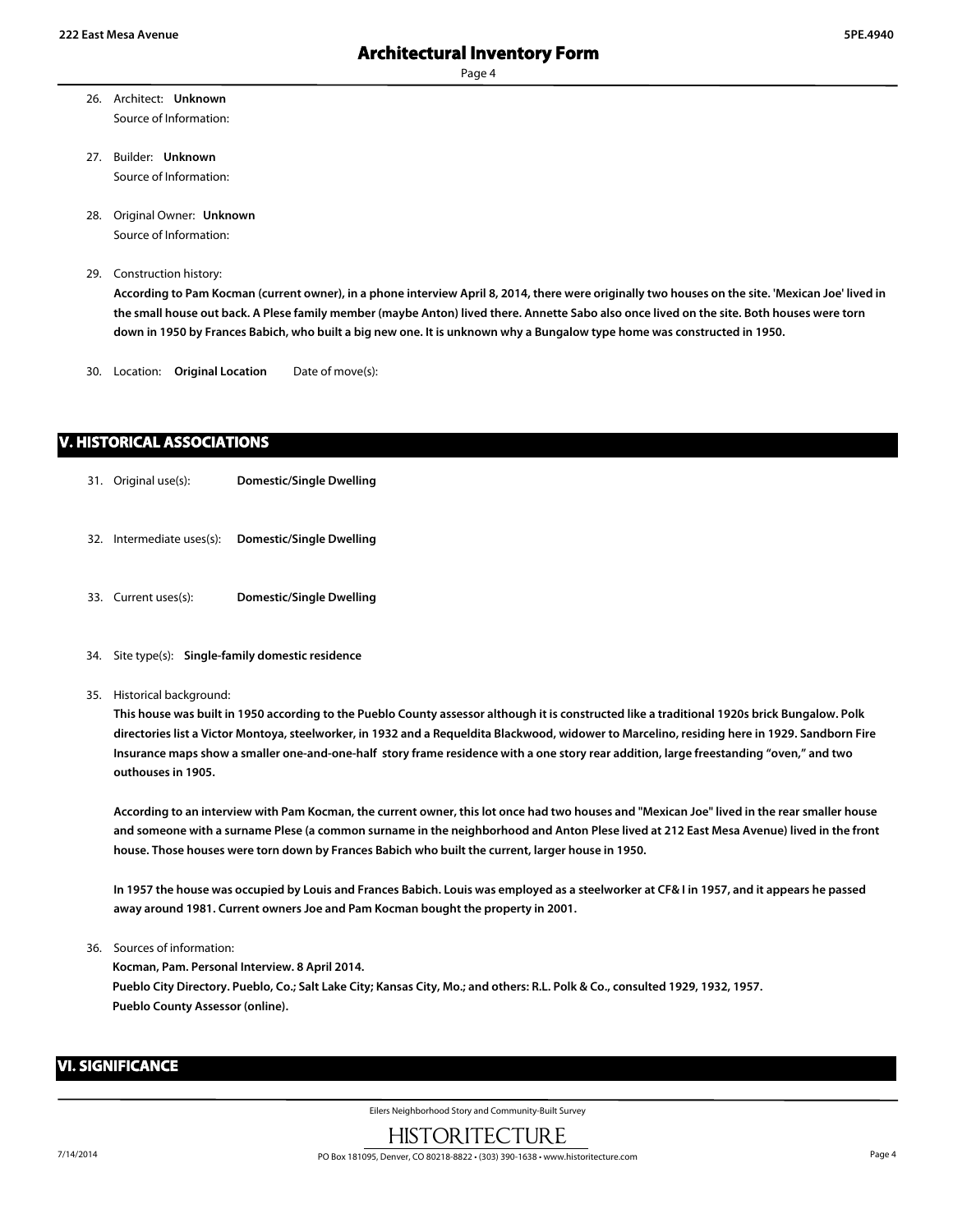| 37. Local landmark designation: | רח Yes <b>דא</b> No |  |
|---------------------------------|---------------------|--|
| Designation authority:          |                     |  |
| Date of designation:            |                     |  |

38. Applicable National Register criteria:

- $\Box$  A. Associated with events that have made a significant contribution to the broad patterns of our history.
- $\square$  B. Associated with the lives of persons significant in our past.
- $\boxtimes$  C. Embodies the distinctive characteristics of a type, period, or method of construction, or that represent the work of a master, or that possess high artistic values, or that represent a significant and distinguishable entity whose components may lack individual distinction.
- $\square$  D. Has yielded, or may be likely to yield, information important in prehistory or history.
- $\square$  Qualifies under Criteria Considerations A through G (see manual).
- $\square$  Does not meet any of the above National Register criteria.

Applicable Colorado State Register criteria:

- $\Box$  A. Associated with events that have made a significant contribution to history.
- $\Box$  B. Connected with persons significant in history.
- $\boxtimes$  C. Has distinctive characteristics of a type, period, method of construction or artisan.
- $\square$  D. Is of geographic importance.
- $\square$  E. Contains the possibility of important discoveries related to prehistory or history.
- $\square$  Does not meet any of the above Colorado State Register criteria.

Applicable City of Pueblo landmark criteria:

- $\square$  1a. History: Have direct association with the historical development of the city, state, or nation; or
- $\Box$  1b. History: Be the site of a significant historic event; or
- $\Box$  1c. History: Have direct and substantial association with a person or group of persons who had influence on society.
- $\Sigma$  2a. Architecture: Embody distinguishing characteristics of an architectural style or type; or
- $\square$  2b. Architecture: Be a significant example of the work of a recognized architect or master builder, or
- £ 2c. Architecture: Contain elements of architectural design, engineering, materials, craftsmanship, or artistic merit which represent a significant or influential innovation;
- $\Box$  2d. Architecture: Portray the environment of a group of people or physical development of an area of the city in an era of history characterized by a distinctive architectural style.
- $\Box$  3a. Geography: Have a prominent location or be an established, familiar, and orienting visual feature of the contemporary city, or
- $\Box$  3b. Geography: Promote understanding and appreciation of Pueblo's environment by means of distinctive physical characteristics or rarity; or
- $\square$  3c. Geography: Make a special contribution to Pueblo's distinctive character.
- $\square$  Does not meet any of the above City of Pueblo landmark criteria.

- 39. Areas of significance: **Architecture**
- 40. Period(s) of Significance: **1950**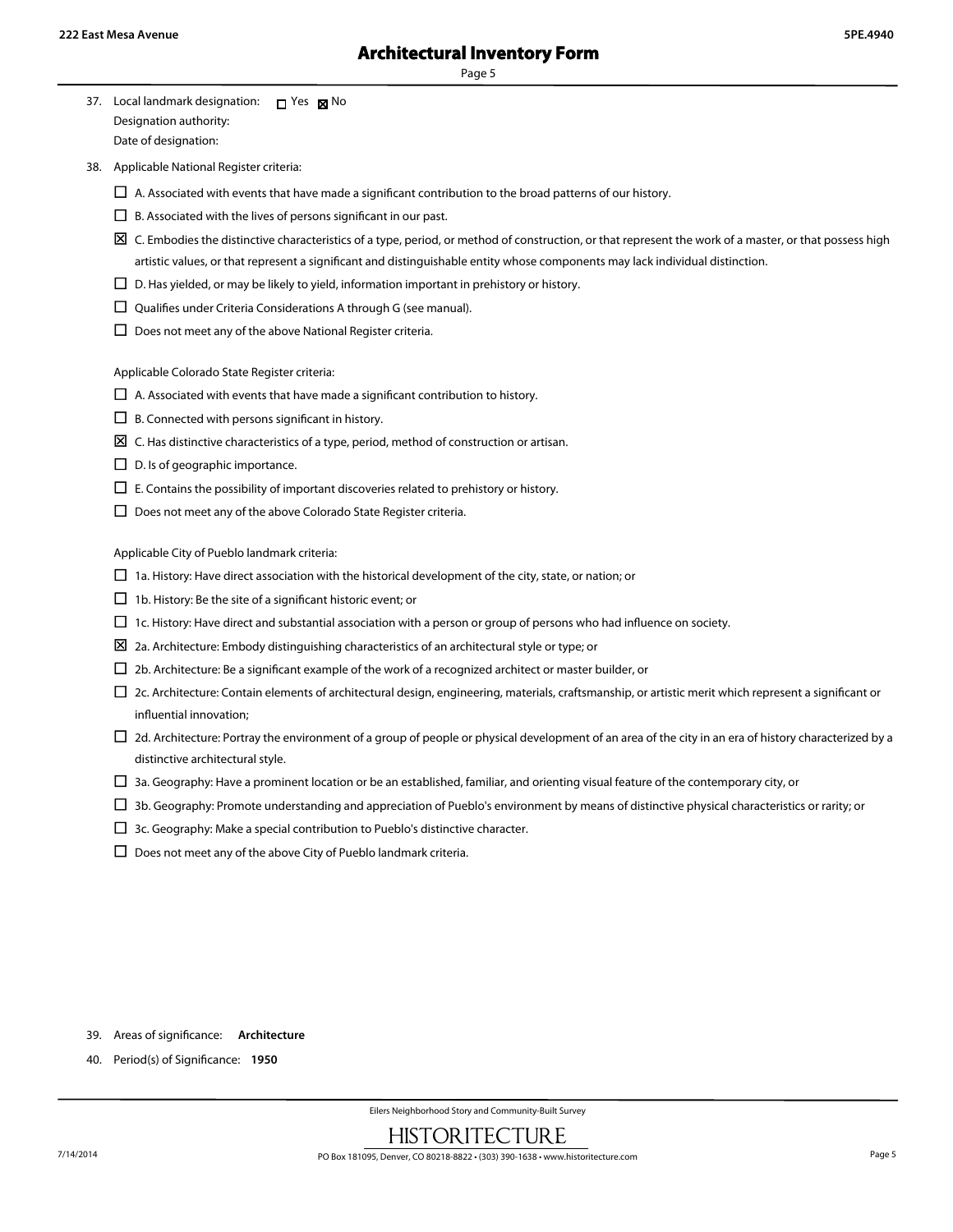#### 41. Level of Significance: □ National □ State ■ Local □ Not Applicable

#### 42. Statement of Significance:

**This property appears to have its longest association with owners Louis and Frances Babich. In 1950, the Babiches arranged to have the original two houses on the lot demolished and the current home constructed. Character-defining features of this modest Bungalow, with an uncharacteristic 1950 construction date, include the prominent front porch, symmetrical façade, and brick construction. This property does not possess sufficient significance to be considered individually eligible for listing on the National Register of Historic Places, the Colorado State Register of Historic Properties, or as a Pueblo Landmark.**

#### 43. Assessment of historic physical integrity related to significance:

**This home exhibits a high level of physical integrity relative to the seven aspects of integrity as defined by the National Park Service and the Colorado Historical Society: location, setting, design, materials, workmanship, feeling, and association. There are no indications of any alterations to the 1950 house. This building retains sufficient physical integrity to convey its significance.**

### **VII. NATIONAL REGISTER ELIGIBILITY ASSESSMENT**

| 44. National Register eligibility field assessment: | $\Box$ Individually eligible $\boxtimes$ Not eligible $\Box$ Needs data $\Box$ Previously listed |  |  |
|-----------------------------------------------------|--------------------------------------------------------------------------------------------------|--|--|
| State Register eligibility field assessment:        | $\Box$ Individually eligible $\Box$ Not eligible $\Box$ Needs data $\Box$ Previously listed      |  |  |
| Local landmark eligibility field assessment:        | $\Box$ Individually eligible $\boxtimes$ Not eligible $\Box$ Needs data $\Box$ Previously listed |  |  |

45. Is there National Register district potential:  $\Box$  Yes  $\boxtimes$  No  $\Box$  Needs Data

Discuss: **The Eilers Neighborhood Story and Community-Built Survey project identified part of a potential Pueblo local landmark historic district associated with Pueblo's Slovenian-Americans community. Such a district would include all of the resources surveyed for this small project but the boundary extends to a much wider geographic area. More survey is needed to determine the appropriate local historic district boundaries. Based upon the information gathered thus far, this resource likely would be contributing to the proposed local historic district.**

| If there is National Register district potential, is this building contributing:   | $\Box$ Yes $\Box$ No $\boxtimes$ N/A |  |
|------------------------------------------------------------------------------------|--------------------------------------|--|
| 46. If the building is in existing National Register district, is it contributing: | $\Box$ Yes $\Box$ No $\boxtimes$ N/A |  |

### **VIII. RECORDING INFORMATION**

| 47. | Digital photograph file name(s):<br>Digital photographs filed at: | mesaavee0222 - 1.tif through mesaavee0222 - 6.tif<br>Robert Hoag Rawlings Public Library<br>100 E. Abriendo Avenue<br>Pueblo, CO 81004-4290 |
|-----|-------------------------------------------------------------------|---------------------------------------------------------------------------------------------------------------------------------------------|
| 48. | Report title:                                                     | Eilers Neighborhood Story and Community-Built Survey                                                                                        |
| 49. | Date(s):                                                          | 10/22/2013                                                                                                                                  |
| 50: | Recorder(s):                                                      | <b>Mary Therese Anstey</b>                                                                                                                  |
| 51: | Organization:                                                     | Historitecture, LLC                                                                                                                         |
| 52: | Address:                                                          | PO Box 181095<br>Denver, CO 80218-8822                                                                                                      |
| 53: | Phone number(s):                                                  | 303-390-1638                                                                                                                                |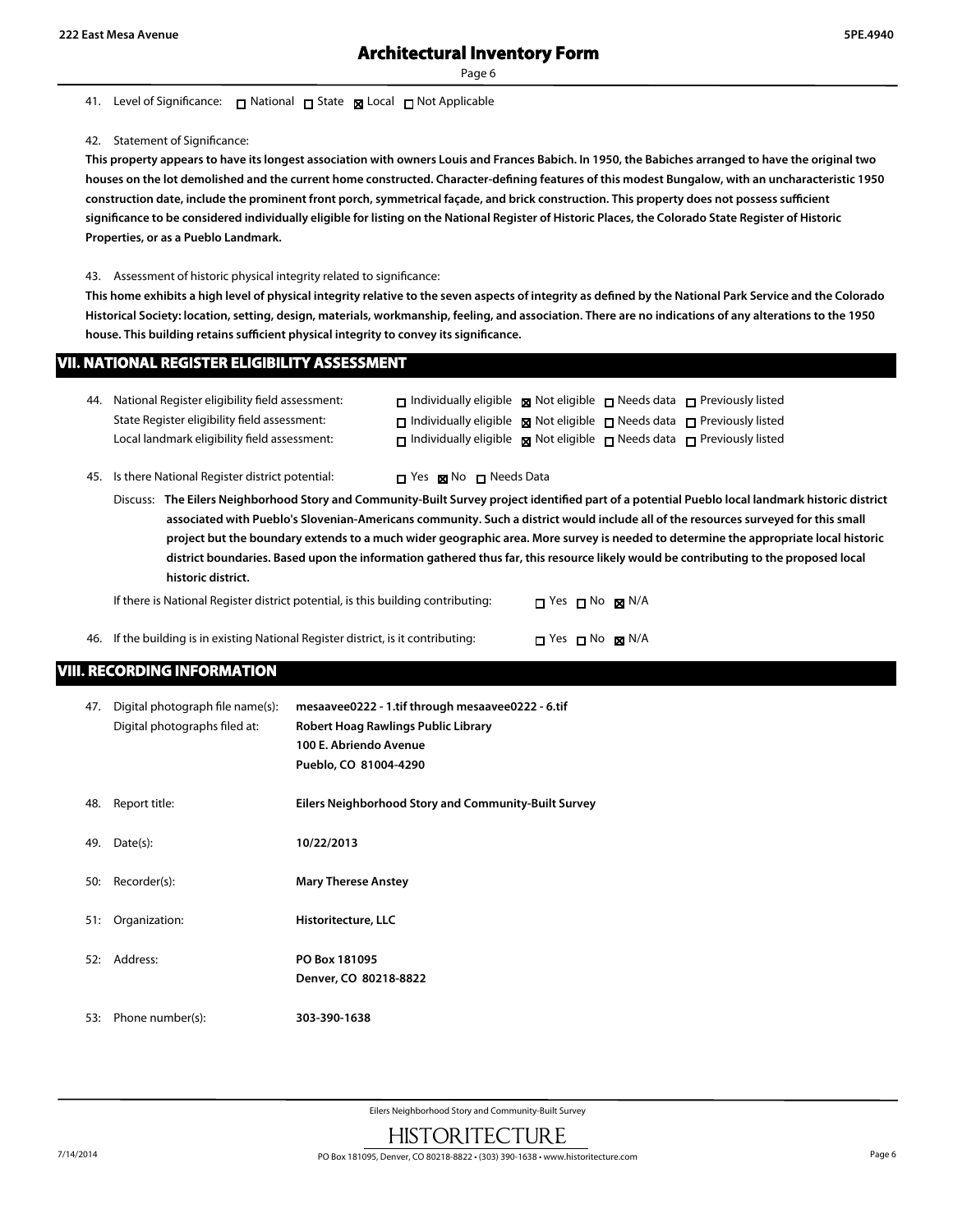## **Architectural Inventory Form**

Page 7

## **SKETCH MAP**